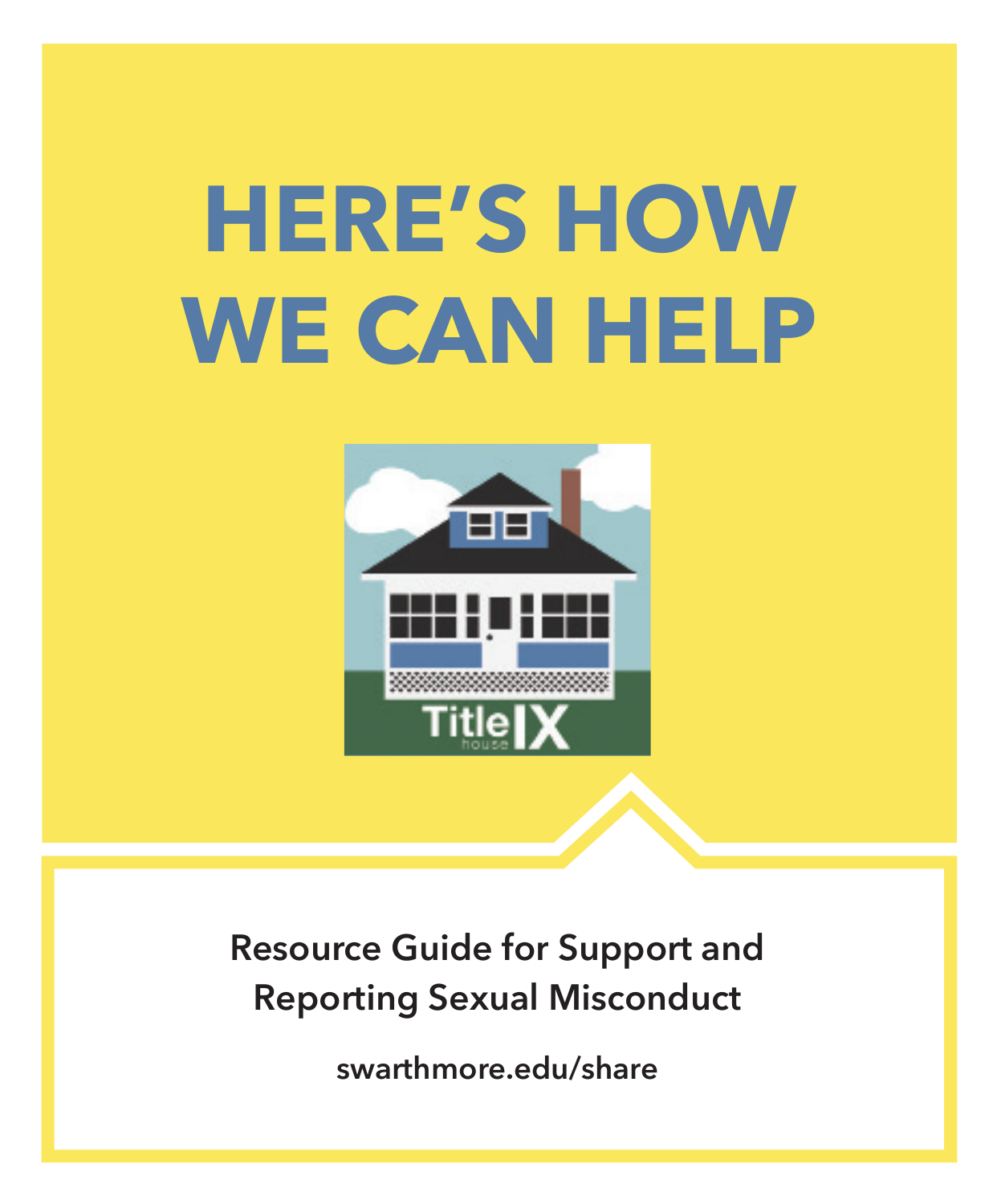# **WHAT IS TITLE IX?**

# **HOW WE CAN HELP**

**Title IX of the Education Amendments of 1972 prohibits discrimination on the basis of sex in any federally funded education program or activity.**

# **WHAT DOES THAT REALLY MEAN?**

- The Title IX Office, in coordination with its team of deputies, is committed to receiving, addressing, and responding to all reports of sexual misconduct and concerns about gender equity that affect any and all members of the Swarthmore College community.
- Through intentional programming and trauma-informed resources, our office seeks to eliminate and prevent all instances of sexual violence and harassment.
- We respond to individual incidents of sexual misconduct. support those who have been harmed, support the friends of those who have been harmed, and educate the community on how to create a safe and supportive campus built on healthy relationships.

You have the right to receive supportive measures to ensure your safety and well-being. These measures can be imposed regardless of whether a criminal or College complaint has been filed and can be requested through the Title IX Office.

#### **Supportive measures may include, but are not limited to:**

- Academic assistance, including faculty notifications that still maintain your privacy.
- Contact restrictions.
- Housing changes.
- Public Safety escorts.
- Referrals to medical or emergency services.
- Voluntary leaves of absence.
- *• Any other support that meets your needs let us know what works best for you.*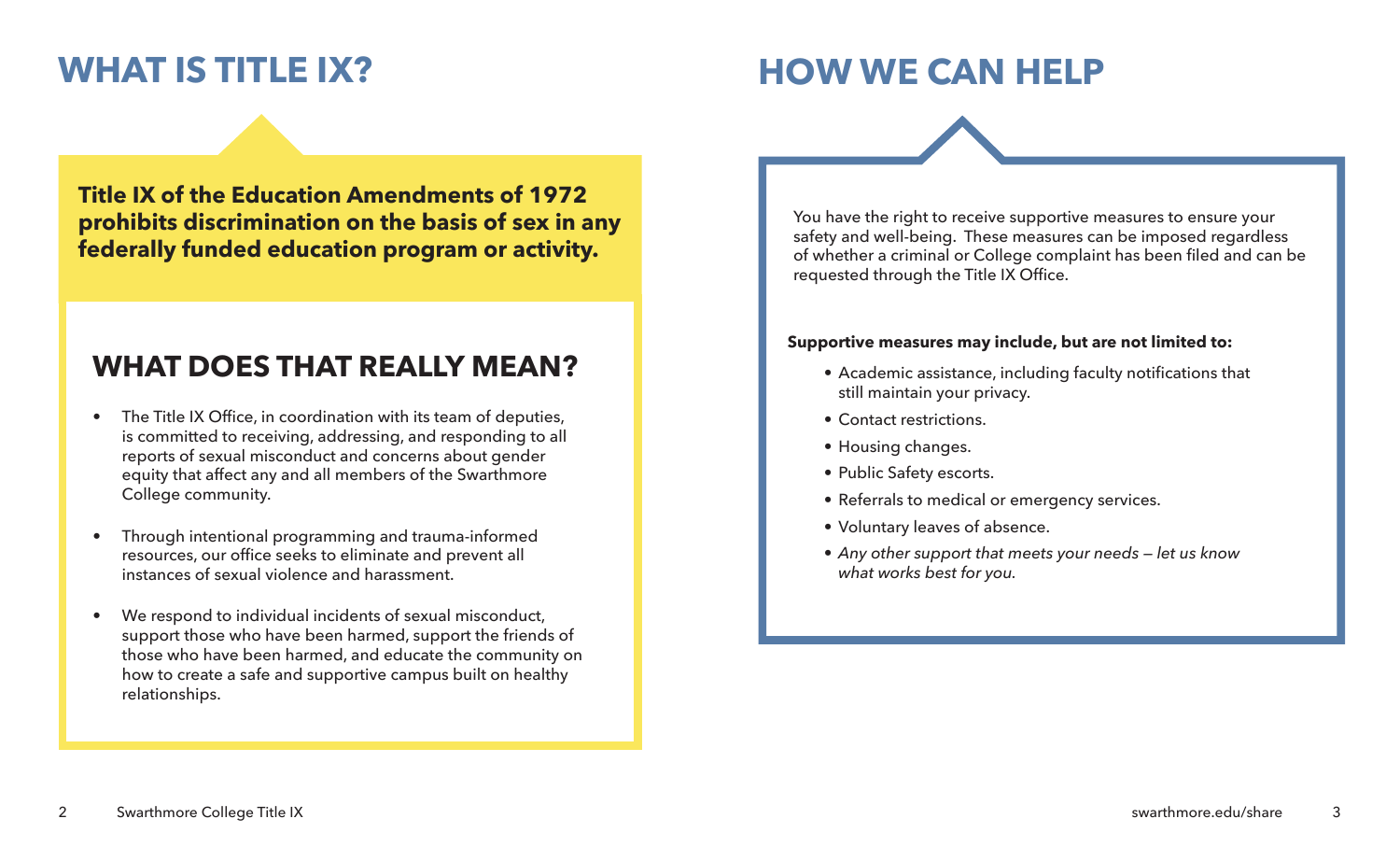# **WE CARE ABOUT YOUR WELL-BEING.**

No one should have to endure any type of sexual violence. Prohibited conduct includes, but is not limited to:

- **Sexual harassment:** Any unwelcome conduct of a sexual nature or based on sex or gender.
- **Sexual assault:** Intentional sexual contact with another person without their consent.
- **Intimate-partner violence:** Any act or threatened act of violence against a person who is, or who has been, involved in an intimate relationship with the person committing the offense.

**For complete definitions and a more comprehensive list of prohibited conduct, please see our policy at bit.ly/3gJMkEB.**

# **"WHAT DO I NEED TO KNOW ABOUT CONSENT?"**

# **CONSENT IS ALWAYS:**

- Knowing and voluntary.
- Freely given.
- Present from the beginning to the end of each instance and form of sexual contact.
- Demonstrated through mutually understandable words and/or actions.
- Reversible.

# **CONSENT IS NEVER:**

- Assumed.
- Transferable from one act or instance of sexual activity to another.
- Inferred from silence, passivity, lack of resistance, or lack of an active response.
- The result of physical force, coercion, or intimidation.
- Obtained from an individual who is incapacitated.

# **PAUSE. CHECK IN WITH EACH OTHER. COMMUNICATE.**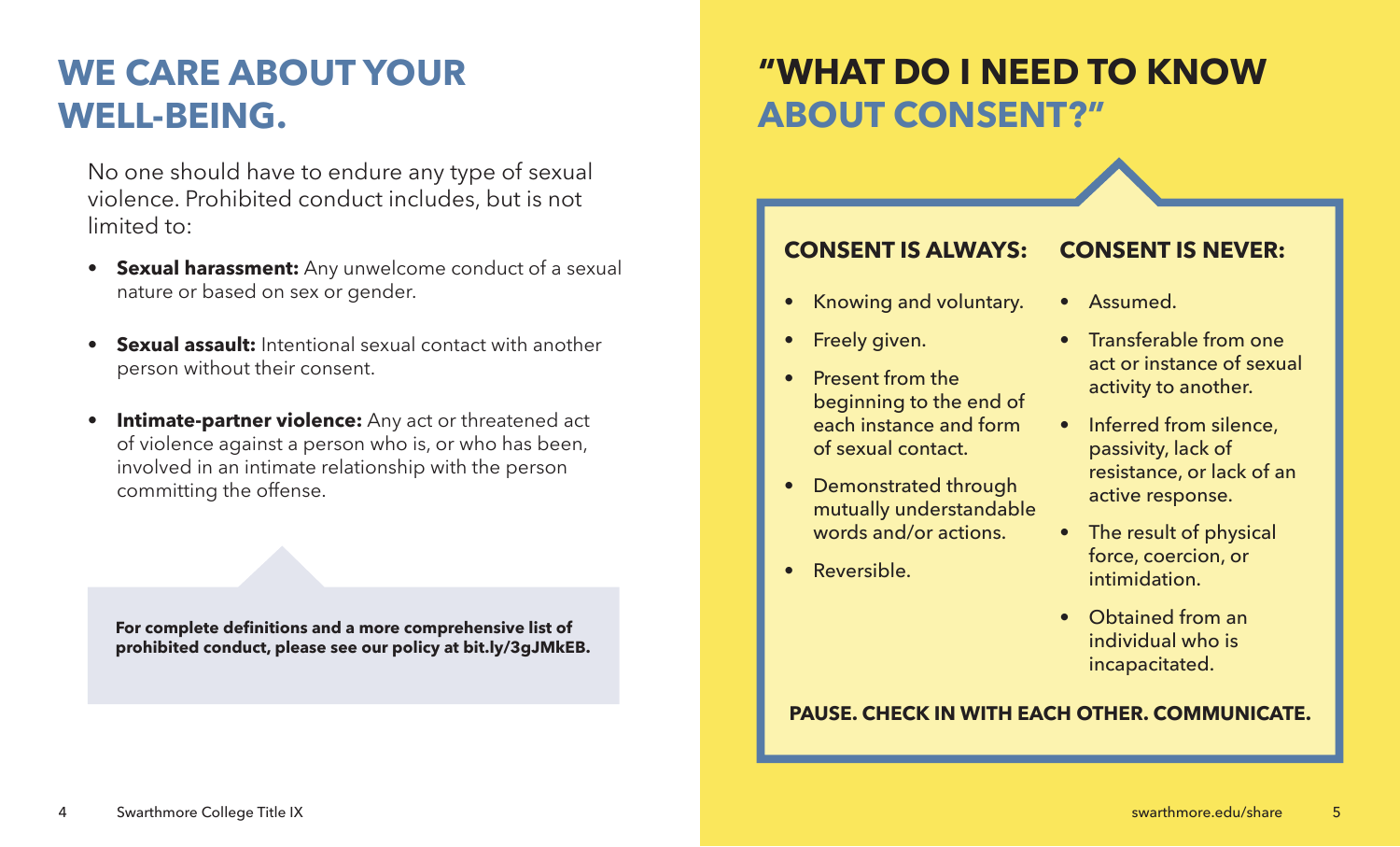# **"OK … WHAT ARE MY OPTIONS?"**

If you or someone you know has experienced sexual violence, you have options. The Title IX Office is here to help you navigate all the resources and support available to you, both on and off campus.

# **Talk to the Title IX Coordinator**

The TIX Coordinator is a resource for anyone affected by sexual misconduct and provides a compassionate space to make a report and learn about resources. The TIX Coordinator assesses all reports and balances requests for next steps with the safety of everyone on campus.

#### **If you meet with the TIX Coordinator, you can do any or all of the following:**

|  |  | Get information about possible next<br>steps.                                                                     |
|--|--|-------------------------------------------------------------------------------------------------------------------|
|  |  |                                                                                                                   |
|  |  | Make a report and request supportive<br>measures, such as contact restrictions<br>or housing/academic assistance. |
|  |  |                                                                                                                   |
|  |  | Make a report and request<br>non-adjudication options, such as<br>counseling or education.                        |
|  |  |                                                                                                                   |
|  |  | Make a report and initiate a formal<br>complaint process, which can lead to<br>an investigation and/or a hearing. |

# **Talk to a confidential resource**

These resources provide a space to speak confidentially about issues and questions around sexual misconduct.

- **• Counseling and Psychological Services (CAPS)** can provide individual, group, and walk-in counseling. For after-hours assistance, call 610-328-7768.
- **• Student Health and Wellness** can provide confidential medical care, after-hours access to a registered nurse, and connections to local hospitals for a forensic sexual assault exam (rape kit).
- The **Violence Prevention Educator and Advocate** can provide specialized information, referrals, crisis assistance, and emotional support.
- **• Religious Advisors** can provide spiritual guidance and referrals to other campus resources.

#### **Off-Campus Confidential Resources**

Delaware County Victim Assistance Center: 610-566-4342 (24-hour hotline)

Domestic Abuse Project of Delaware County: 610-565-4590 (24-hour hotline)

#### **Talk to a trusted mentor or friend**

Trusted mentors and friends are often where we first go for support, and they can serve as helpful resources throughout our journey.

Please know that if you choose to talk to a faculty or staff member, they are required to share information with the TIX Coordinator so that they can follow up with you and offer comprehensive resources and support.

After the TIX Coordinator follows up, it is your decision as to when or whether you respond.

STIX (Student Title IX) Leaders are another resource to help you better understand the Title IX process from a peer perspective. To connect with a STIX Leader, please email stix@swarthmore.edu.

### **Talk to Public Safety or the police**

Public Safety serves as a resource to help you feel more safe on campus. They offer escort services and can connect you to important resources like CAPS or a nurse after hours. They can also assist you in accessing a forensic sexual assault exam (rape kit) at a local hospital, or in contacting law enforcement. Public Safety can be reached at 610-328-8333.

#### **If you believe that you have been a victim of a crime, you can also contact the police directly at 610-543-0123 or 911.**

## **I NEED IMMEDIATE ASSISTANCE!**

#### **GET SAFE**

- ➔**If you are in immediate danger or afraid that you will be hurt again, call Public Safety at 610-328-8333 or the police at 911.**
- ➔**You can also call a friend or a 24-hour crisis hotline (Delaware County Victim Assistance Center, 610-566-4342) for support and to assist you in decision-making.**
- ➔**Visit swarthmore.edu/share for a full list of on- and off-campus resources and support.**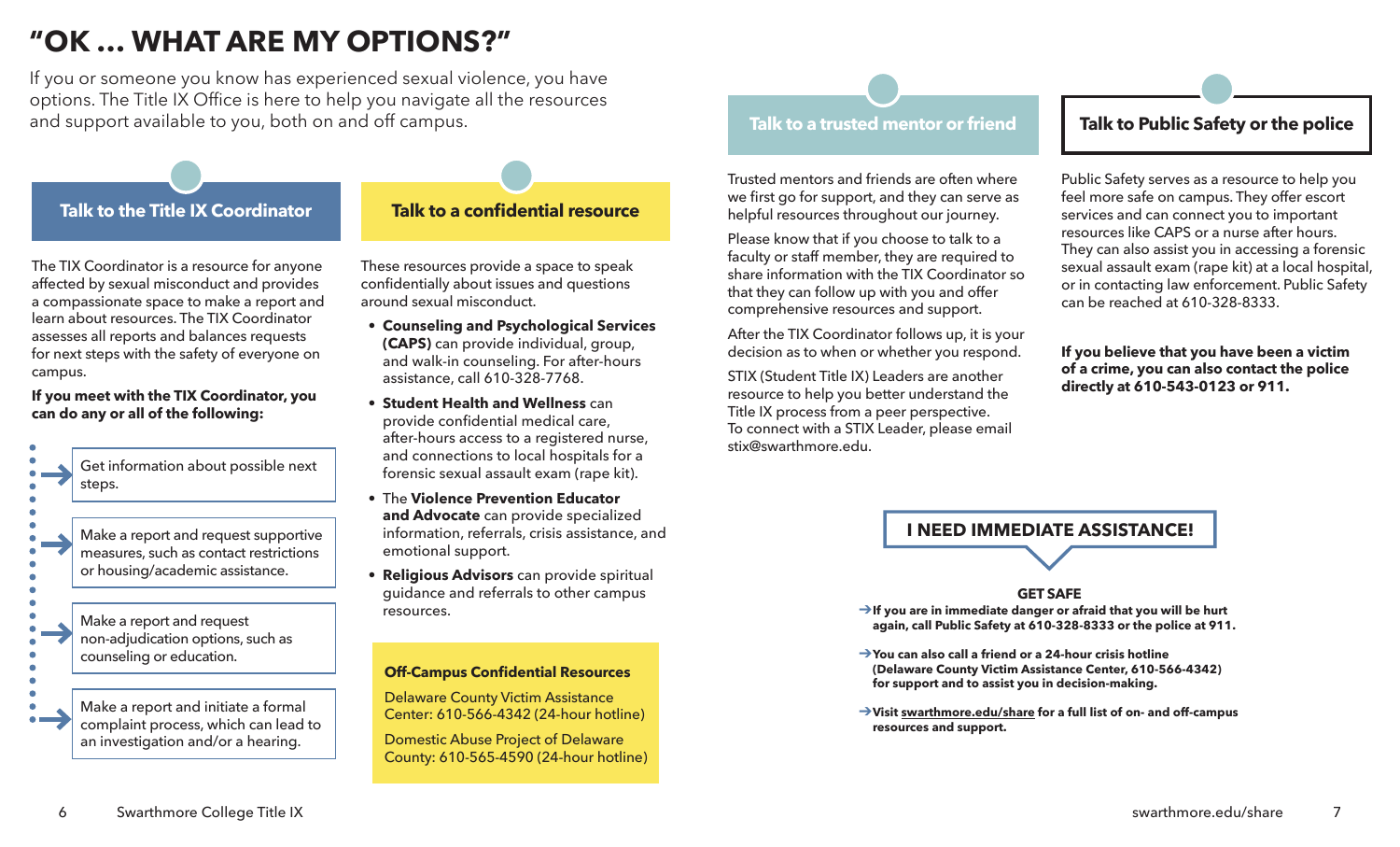# **GIVING VOICE TO YOUR EXPERIENCE AND GETTING THE SUPPORT YOU WANT AND NEED: A MAP OF SAFE SPACES ON CAMPUS**



# **How to help a friend**

Individuals who have experienced sexual violence may respond in a variety of ways, including through anger, withdrawal, sadness, and confusion.

#### **DO**

- Tell the survivor, "This was not your fault. You are not alone."
- Give the survivor options to sit or stand, to share or be silent, to call for medical or counseling support or not.
- Tell the survivor, "There are resources available to help," and refer them to the Key Contacts listed on the back of this brochure.
- Mirror the language used by the survivor and refrain from asking for details about the underlying incident if the survivor is not offering this information.

#### **DON'T**

- Tell the survivor, "I know what you are going through."
- Ask questions that suggest blame, such as "Why did you drink?" or "Why didn't you get help sooner?"
- Question whether the survivor is telling the truth.
- Pressure the survivor to make decisions they are unsure about.
- Force the survivor to include others in the conversation.
- Panic. Instead, take a deep breath and focus on the survivor.

As the friend of someone who is struggling, you may also need support. The Title IX Office is here to make sure you're also OK and taking care of yourself.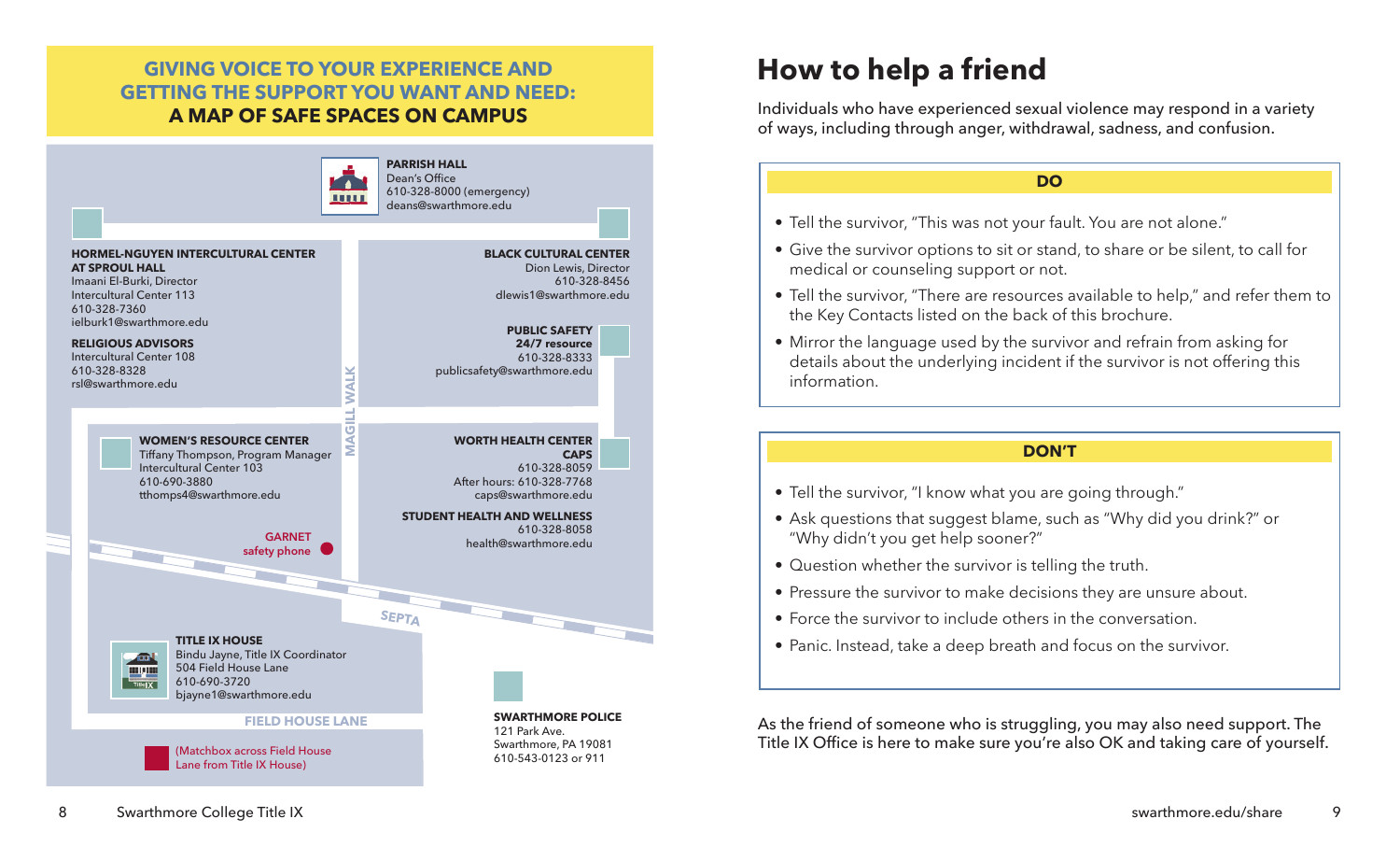# **IN THEIR OWN WORDS: Students answer common questions about Title IX**

#### **"WAS I SEXUALLY ASSAULTED? I DON'T KNOW HOW TO LABEL OR DEFINE WHAT HAPPENED TO ME."**

Everyone's experience is unique, and it can be overwhelming to realize something doesn't feel right in the moment — or the next day, week, or even years later. Discuss the following questions with a friend, family member, or confidential resource:

- 1. Am I OK with this experience?
- 2. If this happened to your best friend or a family member, would you consider it to be OK?
- 3. Did I consent to everything that happened, and was I able to? (You have every right to consent to one act and not another.)

Just breathe — how you feel about your experience is the only thing that matters. You never have to justify your feelings about what happened, and there are people here to help.

#### **"IF A REPORT IS MADE, WHO WILL KNOW? HOW CAN YOU MAKE SURE OTHERS DON'T FIND OUT?"**

The word "reporting" has developed such a negative connotation in the media and especially on our campus. But from personal experience, I can say that the TIX staff is a great group that can be trusted.

Yes, our campus is small and social groups are even smaller. However, throughout the reporting process, steps are taken to ensure you don't have to change your life. I had friends who knew that something happened but never knew the whole story, and that's OK.

The TIX staff will keep your information private and will only share personal information with those on the TIX team who "need to know." They will be discreet and respect the privacy of all those involved in a process.

#### **"I THINK THAT I SHOULD TALK TO THE TITLE IX COORDINATOR, BUT I'M NERVOUS … WHAT DOES IT LOOK LIKE TO MAKE A REPORT?"**

Comfy chairs. Coffee or water. A compassionate listener.

This image is not what comes to mind when people think about making a report to the Title IX Coordinator, but it's what it looks like in action. You have every right to feel nervous, and the TIX Coordinator will be prepared for you to feel however you feel. For example, in the first meeting you can cry the entire time and barely say a word, but just listen and receive information about options. You don't have to give a name, but doing so can allow the TIX Coordinator to see if this individual had prior offenses. If you choose to meet again, the process can be at your own pace, and the power almost always lies with you as to whether or when to move forward.

**A reminder: Making a report is not the same as filing a complaint and does not mean an automatic disciplinary process. Making a report means you are sharing with the TIX Coordinator an incident of sexual misconduct and requesting the opportunity to receive support and resources.**

### **"I'M WORRIED THAT SOMETHING HAS HAPPENED TO A FRIEND. WHAT SHOULD I DO?"** A private room with pale-blue walls.

Talk to your friend in a private and safe space at a less stressful time. Ask them what's up and let them know that you're here for them no matter what and that you're open to conversations or concerns they might have. Let them lead the way in their healing process — don't push them into saying or doing anything they don't feel comfortable with because what they need most is your support. Refrain from labeling their feelings or experiences for them — just listen and provide a safe space to talk. You can also talk to a confidential resource for support.

#### **"WHAT HAPPENS IF SOMEONE IS ACCUSED OF SEXUAL ASSAULT?"**

If a complaint is filed, the person accused will have a prompt and fair process and will be treated with respect. Not all reports of sexual misconduct turn into complaints, and if the College seeks action that would affect the person accused (i.e., a contact restriction, request to participate in counseling or education, or investigation), they will be notified and have a chance to respond. There is a process advocate to support those who are accused through the process and to answer questions. CAPS, Worth, and Religious Advisors are available confidential resources. The TIX Coordinator is also available to answer questions and provide academic, housing, and other assistance.